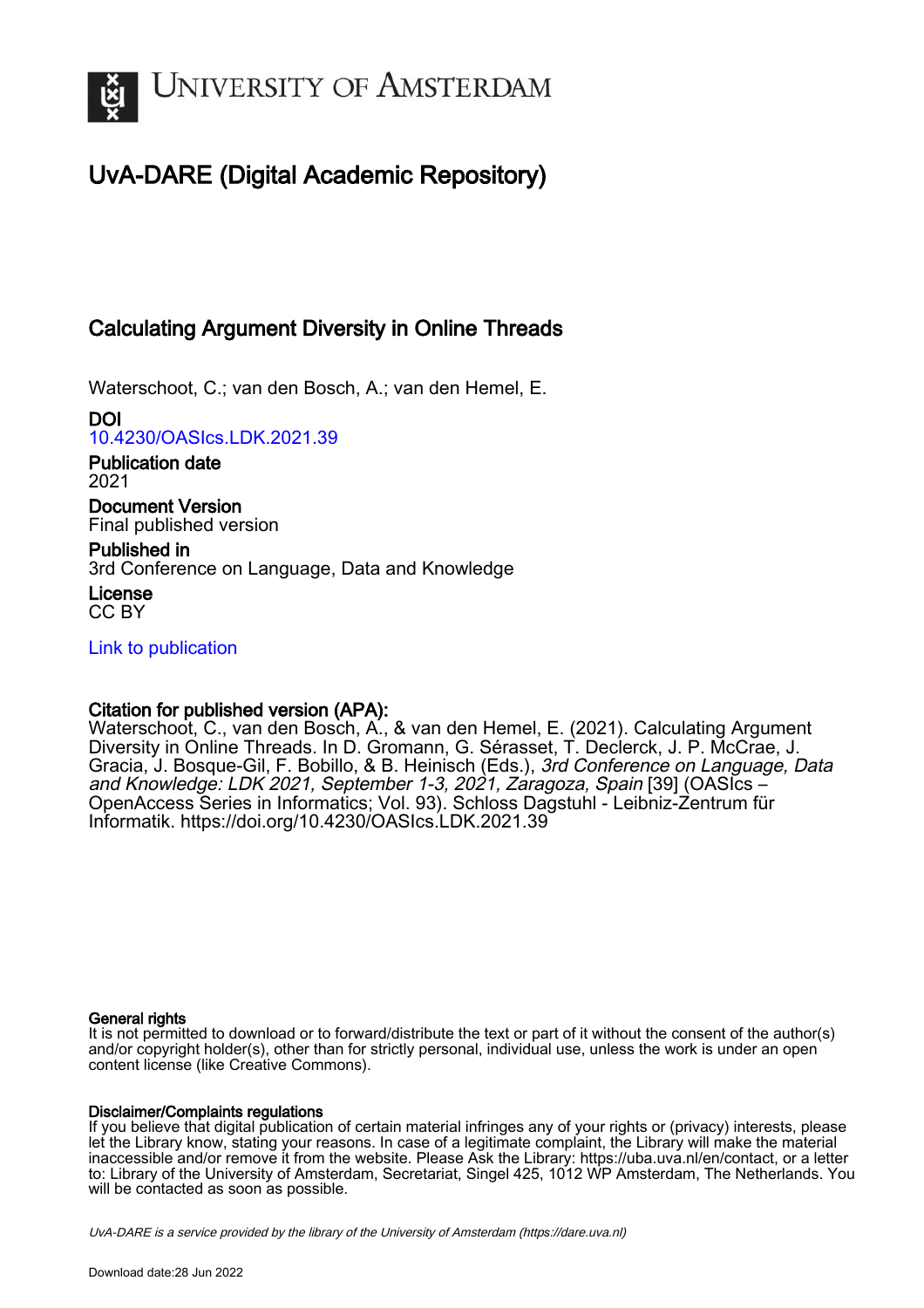# **Calculating Argument Diversity in Online Threads**

**Cedric Waterschoot**  $\boxtimes$ 

KNAW Meertens Instituut, Amsterdam, The Netherlands

**Antal van den Bosch** [#](mailto:antal.van.den.bosch@meertens.knaw.nl)

KNAW Meertens Instituut, Amsterdam, The Netherlands

### Ernst van den Hemel  $\boxdot$

KNAW Humanities Cluster NL-Lab, Amsterdam, The Netherlands

### **Abstract**

We propose a method for estimating argument diversity and interactivity in online discussion threads. Using a case study on the subject of Black Pete ("Zwarte Piet") in the Netherlands, the approach for automatic detection of echo chambers is presented. Dynamic thread scoring calculates the status of the discussion on the thread level, while individual messages receive a contribution score reflecting the extent to which the post contributed to the overall interactivity in the thread. We obtain platform-specific results. Gab hosts only echo chambers, while the majority of Reddit threads are balanced in terms of perspectives. Twitter threads cover the whole spectrum of interactivity. While the results based on the case study mirror previous research, this calculation is only the first step towards better understanding and automatic detection of echo effects in online discussions.

**2012 ACM Subject Classification** Information systems → World Wide Web; Information systems  $\rightarrow$  Sentiment analysis; Human-centered computing  $\rightarrow$  Social media

**Keywords and phrases** Social Media, Echo Chamber, Interactivity, Argumentation, Stance

**Digital Object Identifier** [10.4230/OASIcs.LDK.2021.39](https://doi.org/10.4230/OASIcs.LDK.2021.39)

**Supplementary Material** *Software (Source Code)*: [https://github.com/Cwaterschoot/](https://github.com/Cwaterschoot/Interactivity_scoring) [Interactivity\\_scoring](https://github.com/Cwaterschoot/Interactivity_scoring); archived at [swh:1:dir:f369c7b7343ace35ad1a916e37708dbae8dd3252](https://archive.softwareheritage.org/swh:1:dir:f369c7b7343ace35ad1a916e37708dbae8dd3252;origin=https://github.com/Cwaterschoot/Interactivity_scoring;visit=swh:1:snp:7e2fa642ed4c58c1dfcf57fa491c9fd9f9c6b728;anchor=swh:1:rev:f613f94f3e6c03b199fbd851fdbd198c8274e2d3)

# **1 Introduction**

No shortage exists in regard to online discussions, whether raging on social media or on other websites including those of media outlets. A substantial amount of work has focused on particular aspects of such debates, such as filter bubbles, the purported consequence of personalization in search and recommendation algorithms [\[17\]](#page-9-0), and echo chambers, clusters of like-minded individuals amplifying their unison reasoning [\[7\]](#page-8-0). What has been sparsely studied, however, is how individual messages contribute to the interactivity of an online discussion thread, either towards an echo chamber or balanced discussion.

This paper presents a method for the automatic scoring of a discussion thread in terms of interactivity and argument diversity, as well as for grading each individual post within the thread on the basis of interactive contribution at the time of posting. The starting point of the analysis is a dataset of messages where each sample has been labelled for the argument it presents. The case study in this paper to illustrate the scoring of discussion threads deals with the "Zwarte Piet" (Black Pete) debate in the Netherlands, a topic with clear "pro" sides, i.e. in favour of the figure, and "con" side against the continued existence of "Zwarte Piet".

First, the literature on online discussions, echo chambers and argument diversity is discussed. Then, the scoring methodology is unpacked. The paper ends by discussing the methodology, limitations and what to focus on in future research.



© Cedric Waterschoot, Antal van den Bosch, and Ernst van den Hemel;

licensed under Creative Commons License CC-BY 4.0

3rd Conference on Language, Data and Knowledge (LDK 2021).

Editors: Dagmar Gromann, Gilles Sérasset, Thierry Declerck, John P. McCrae, Jorge Gracia, Julia Bosque-Gil, Fernando Bobillo, and Barbara Heinisch; Article No. 39; pp. 39:1–39:9 [OpenAccess Series in Informatics](https://www.dagstuhl.de/oasics/)



0ASICS [Schloss Dagstuhl – Leibniz-Zentrum für Informatik, Dagstuhl Publishing, Germany](https://www.dagstuhl.de)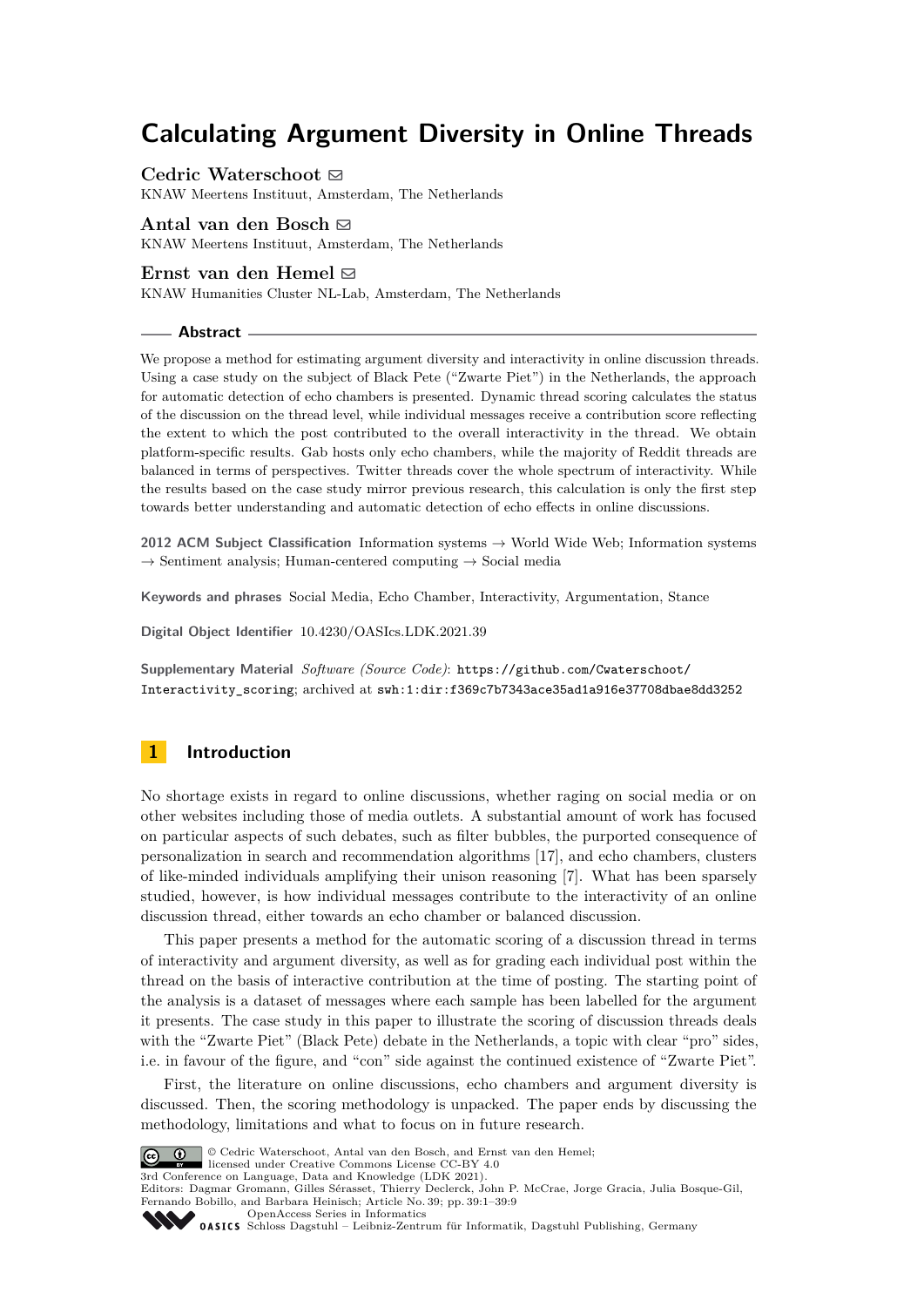### **39:2 Automatic Interactivity Scoring of Online Discussion Threads**

# **2 Background**

Echo chambers and social media is a much discussed topic that has received ample attention from different perspectives, whether political, academic or from the media. An echo chamber is understood to be an enclosed, discursive space, online or based on other forms of media, which amplifies the uniform message encapsulated within. This process magnifies the shared opinion within the cluster while insulating it from rebuttal, creating an environment of positive feedback loops [\[11\]](#page-8-1).

Previous research tends to agree that echo effects exist on social media platforms, even though the concept remains contested [\[7,](#page-8-0) [21,](#page-9-1) [5\]](#page-8-2). A possible cause for such an echo effect is the fact that social media users have the tendency to discuss matters with like-minded individuals [\[5\]](#page-8-2). It has been concluded that this restricted debate increases polarization [\[1,](#page-8-3) [20\]](#page-9-2). However, others have criticised single media studies for echo chamber detection as it does not take into account the "multiple media environment" that we find ourselves in today [\[6\]](#page-8-4).

The notion of an echo chamber is seen as disadvantageous by dominant conceptions about democracy as well as by stakeholders in media and moderators. Discourse with those holding differing opinions increases understanding of the subject matter and tolerance for those who disagree [\[16\]](#page-9-3). This paper aims to contribute to the development of information systems dealing with online discourse, by mapping interactivity of polarized debates.

The automated classification of echo chambers is not a much discussed topic, even though studies have focused on the subject, particularly in the field of politics. One study has outlined that homophily of social media feeds can be determined across groups by assigning users to either Democrats or Republicans [\[4\]](#page-8-5). Furthermore, network analysis has shown the online clustering of communities holding similar views regarding climate change [\[21\]](#page-9-1).

The current model aims to fill the gap and complement the research on echo chamber detection in pro/con-discussions by implementing domain-unspecific calculations based on annotated data, meaning any labelled data can be used, regardless of the debate statement. The unit of analysis is the thread. Such discussions can either be balanced in terms of argumentation or skewed to one perspective. A second indicator is calculated at the message level, as every individual reply in a thread receives a contribution score.

From here on out, an *echo chamber* will refer to a thread in which the argumentative position presented in the parent message – the contribution starting the thread to which others have replied – is continued throughout the thread, per calculation. The opposite, in which the contrasting argumentative camp, whether pro or con, is the dominant presence in the thread, will be called an *opposition flood*. Equal presence of pro and con messaging results in a *balanced* discussion. A thread can be interpreted as a string of messages portraying an argument belonging to either the pro or con camp where all replies comment on the parent message. Simplified examples are as follows in the form  $\{firstpost \rightarrow replypost \rightarrow replypost \rightarrow ... \}$ :

> $Echo\ chamber := X_{pro} \rightarrow Y_{pro} \rightarrow X_{pro} \rightarrow X_{pro}$  $Opposition$   $floor: X_{pro} \rightarrow Z_{con} \rightarrow L_{con} \rightarrow M_{con}$  $Balanced := X_{pro} \rightarrow Z_{con} \rightarrow Y_{pro} \rightarrow M_{con}$

### **2.1 Case study**

To illustrate the approach, an annotated dataset containing online threads discussing the controversial blackface figure of Black Pete in the Netherlands was created. This discussion has a clear pro/con divide. Those in favour of the figure, a component of the Dutch Sinterklaas festivities, argue that Black Pete ought to remain as it was celebrated throughout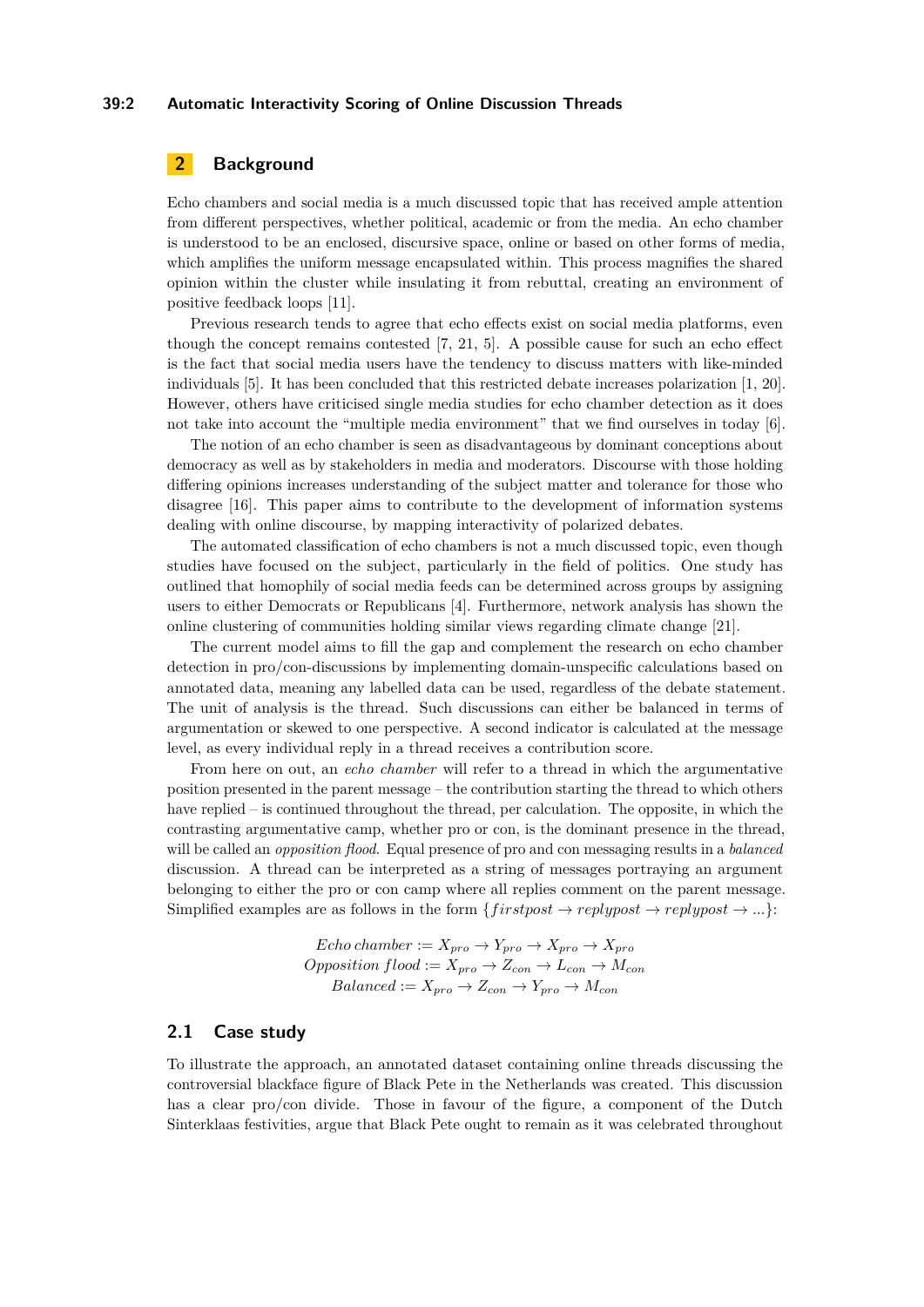the last decades. The camp opposing the festivities assert that the character is a racist stereotype portraying people of colour and should not be celebrated. This debate ought to be seen more broadly in the discussion on racism in Dutch society [\[2\]](#page-8-6). These threads were collected from Twitter (using the keyword "Zwarte Piet"), Reddit, by scraping the subreddit r/thenetherlands with "Zwarte Piet", and finally Gab, also scraped using the hashtag "zwartepiet" (Table [1\)](#page-3-0).

<span id="page-3-0"></span>**Table 1** Threads and messages included, sorted by platform.

| Platform |    | Total Threads Total Messages |
|----------|----|------------------------------|
| Twitter  | 21 | 125                          |
| Reddit   |    | 39                           |
| Gab      |    | 22                           |

Manual labelling with regard to the included arguments was performed, based on the outline presented in previous research (see e.g. [\[18,](#page-9-4) [2,](#page-8-6) [10,](#page-8-7) [9\]](#page-8-8) and Table [2\)](#page-3-1). Stance labelling of social media data is a challenging task and therefore, it is done at the level of argumentation presented in the literature [\[13,](#page-9-5) [12\]](#page-8-9).

<span id="page-3-1"></span>**Table 2** Arguments (Labels) in the Zwarte Piet discussion.

|     | Level $(11)$ Level $(12)$                                                          |
|-----|------------------------------------------------------------------------------------|
| Pro | Dutch tradition, Christian tradition, Innocent, Intention, Pre-christian, Oriental |
| Con | Racial stereotype: historical, Racial stereotype: contemporary                     |

Each post in the data was labelled for the dominant argument (level2) that it presents in regard to the "Zwarte Piet" discussion (Table [2\)](#page-3-1). These labels have been derived from the extensive literature outlining this particular debate in The Netherlands. To test whether such argumentation can be clearly detected in online contributions, multiple annotators were employed to label all gathered posts. The annotators were familiarized with the discussion and arguments using the existing literature (see e.g. [\[18,](#page-9-4) [2,](#page-8-6) [10,](#page-8-7) [9\]](#page-8-8)). Furthermore, a sheet with all possible labels alongside a brief explanation was provided to guide the labelling process. A Krippendorff's alpha of 0*.*745 was calculated, indicating that inter-rater agreement exists.

# **3 Methodology**

We propose a calculation method for estimating indicators of interactivity in threads. A first indicator applies to the thread level; a second indicator relates to single messages.

The model created in this paper makes certain assumptions in order to compute interactivity. First, each post contributes at least one argument in the discussion. Second, each argument can be assigned to a position in the discussion, whether it be "pro" or "con". Additionally, it is assumed that the more an argument is repeated, the smaller the contribution a new repetition will make in terms of diversity/interactivity on the individual message level. However, when calculating the state of the thread as a whole, a new repetition will weigh greater towards the extremes of echo chamber/opposition flood, i.e. constant repeating of identical reasoning will result in an echo chamber or opposition flooding faster.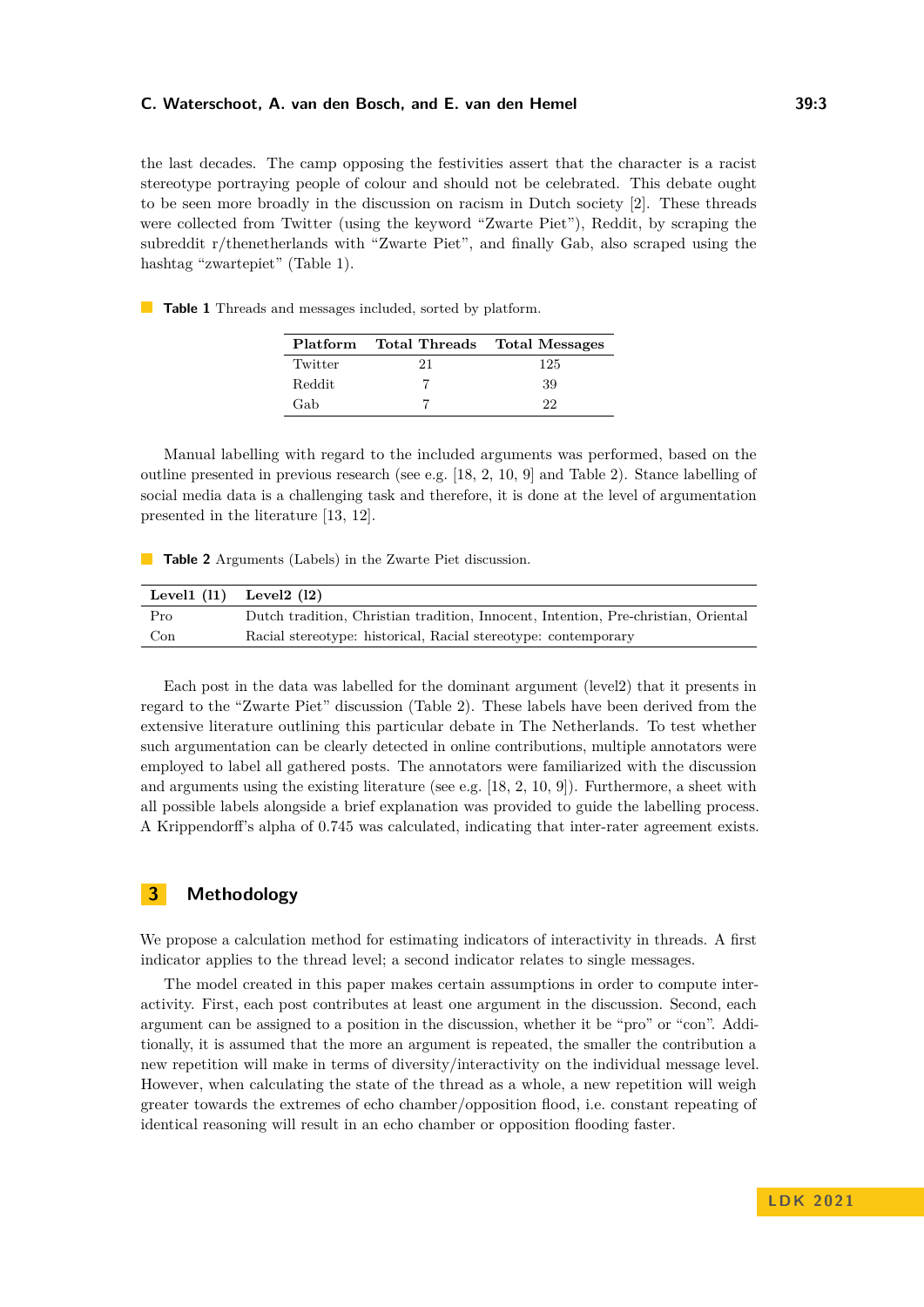### **39:4 Automatic Interactivity Scoring of Online Discussion Threads**

### **3.1 Thread Interactivity Score**

The thread as a whole receives a single score based on the interactivity and diversity detected in the posts. This real-valued indicator provides information on whether the presented collection of arguments constitutes an echo chamber, opposition flood or a balanced discussion. To compute the overall thread interactivity score, each message receives a cumulative log operator, which increases as an identical argument is repeated within the thread. Using this factor, repetition of a single reasoning weighs heavier towards the extremes, either echo chamber or opposition flood.

Calculating the log operator for both the echo and opposition scores requires the cumulative count of the argument (denoted as *j*) in each message at that point in time. Simply put, this variable equals the *n*th iteration of the particular argument represented in the sample at the order given in the data. To calculate the actual log operator,  $log_{10}(i)$  is substracted. Dividing the log operator by the total number of messages in the thread (*N*) results in the message share. Per the assumptions, each argument can be assigned to either the "pro" or "con" side, which is notated as *l*1 of an argument, the deciding factor whether the share is negative or positive (denoted as multiplication by −1). The specific argument as presented in the case study is decoded as *l*2. The Thread Interactivity Score (TIS) is sum of all shares in thread T. An exception exists for replies where the specific argument is identical to the parent message. In this case, the share is multiplied by a weight and added to the parent message share that is not weighed down, with the result that a parent repetition impacts the echo score to a larger degree.

<span id="page-4-0"></span>
$$
Share_{i} \begin{cases} \frac{j(x_{i})-1-log_{10}(j(x_{i})-1)}{N} * (-w) + \frac{1}{N} & \text{if } l2(x_{i}) = l2(x_{0})\\ \frac{j(x_{i})-log_{10}(j(x_{i})}{N} & \text{if } l2(x_{i}) \neq l2(x_{0}) \land l1(x_{i}) \neq l1(x_{0})\\ \frac{j(x_{i})-log_{10}(j(x_{i})}{N} * (-1) & \text{if } l2(x_{i}) \neq l2(x_{0}) \land l1(x_{i}) = l1(x_{0})\\ 0 & \text{if } i = 1 \end{cases} \tag{1}
$$
\n
$$
TIS_{T} = \sum_{i=1}^{N} share_{i}
$$

A perfectly balanced discussion will have a TIS of 0, indicating that both the echo share and opposition are equal. An echo chamber is defined as a thread with a TIS below −0*.*5. Dipping below this threshold means that the share of echo posts is more than double that of the opposition posts. Threads with a TIS above 0*.*5 are overflooded with opposition messaging.

The opposition score is defined as the sum of shares of all messages from the opposite side of the parent argument on *level*1 (l1), while the echo score is the result of summing the shares in absolute value of all messages where *level*1 equals that of the parent.

To detect when a thread turns into an echo chamber or opposition flood, the TIS is calculated at each new posting in an iterative manner. Thus, it combines the log operator from the TIS with a time-dependent factor. This approach might enable future research to study trends in online discussions in regard to echo chamber prediction. The result is a matrix of message shares, calculated at each new posting in the thread at that point in time. Dynamic scoring follows the TIS equation[\(1\)](#page-4-0) in which thread size *N* equals message index *i* at the point of calculation.

### <span id="page-4-1"></span>**3.2 Message Interactivity Contribution**

Alongside the indicators calculated at the thread level, individual posts receive a diversity score representing the extent to which this post at the time of posting contributed to the thread in terms of interactivity. Simply put, if the new post presents an argument that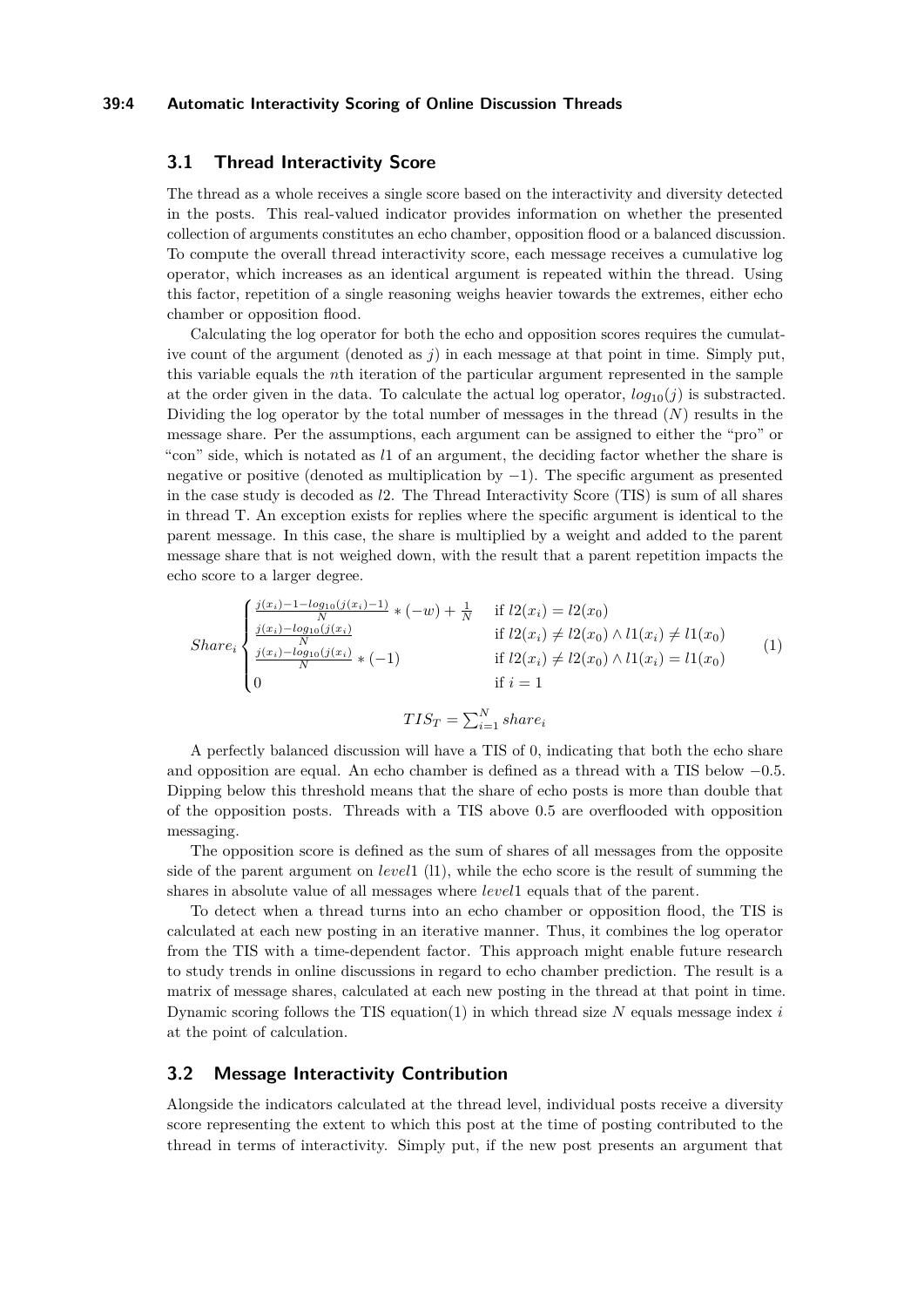has not been part of the discussion, it contributes more to the thread compared to when perspectives are repeated. Subsequent repetition of identical arguments are downgraded by the individual log operator, which decreases the more an already presented argument is added. The message contribution of reply *i* is calculated as follows:

$$
MIC_i \begin{cases} \frac{1 - \log_{10}(j(x_i))}{i} * w^{-1} & \text{if } l2(x_i) = l2(x_0) \\ \frac{(1 - \log_{10}(j(x_i))}{i}) & \text{if } l2(x_i) \neq l2(x_0) \\ 0 & \text{if } i = 0 \end{cases}
$$

To derive this MIC indicator, the message share at that point in time is calculated using the individual log operator, which decreases if an argument was already prevalent in the discussion. This share equals one minus the log of the cumulative count of the argument, i.e. *j*, divided by the number of arguments in the thread at the point in time of the message (*i*). The first post of a thread always receives MIC equal to zero, as it is not a reply and due to the thread score remaining zero at that point in time. When the parent argument is repeated, the contribution is downgraded by the inverse of the weight. Large MIC values indicate greater contribution to the argument diversity within the thread. Following Equation [3.2,](#page-4-1) the MIC in a thread converges to zero as the thread size grows.

To determine whether a message is an interactive contribution to the thread in terms of argument diversity, the current MIC value of post *i* is compared to that one of the previous post *i* − 1. Replies with a greater MIC score than the previous post are deemed interactive contributions. In case the first reply post contains identical argumentation to the original post, it cannot be seen as a contribution in terms of interactivity.

## **4 Results**

The first obtained indicator is the Thread Interactivity Score (TIS), the overall score as a whole, plotted alongside the median MIC score in the thread (Figure [1a\)](#page-5-0). TIS informs you whether the thread is an echo chamber, balanced debate or opposition flood. Balanced discussion is found when the TIS falls within the interval [−0*.*5*,* 0*.*5], indicating a somewhat equal distribution of arguments. Threads with a score below −0*.*5 are deemed echo chambers, above 0*.*5 as opposition floods where the parent argument is overflooded by opposing messages. For this particular illustration, the weight for *punishing* repetition of the parent post was kept at 1*.*1.

<span id="page-5-0"></span>

**Figure 1** Dynamic TIS & MIC scores, Black Pete case study, by platform.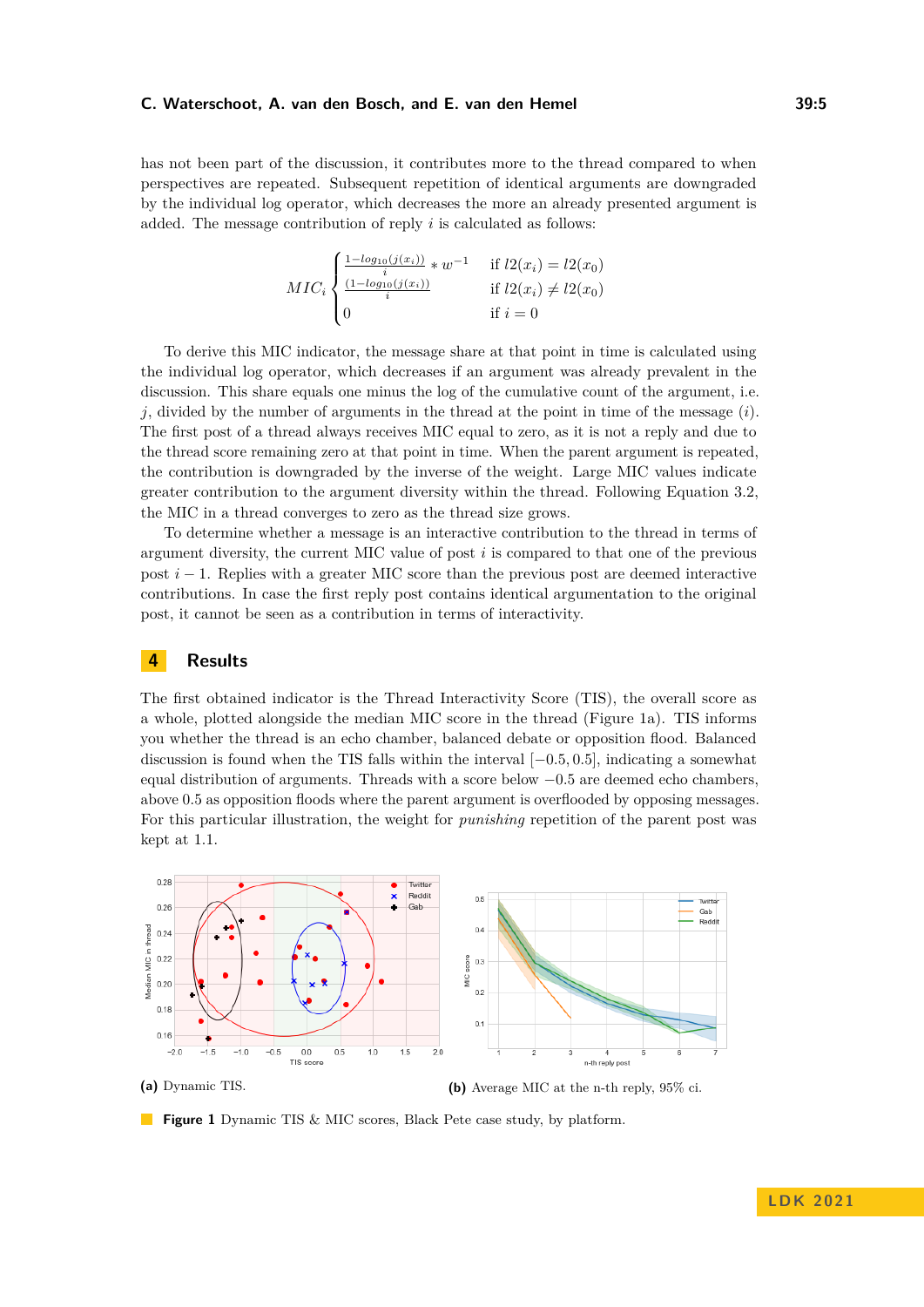### **39:6 Automatic Interactivity Scoring of Online Discussion Threads**

The three online platforms showcase different characteristics in regard to overall thread status, at least in this dataset (Figure [1a\)](#page-5-0). Gab appears to exclusively host echo chambers, confirming previous research [\[14\]](#page-9-6). The "Zwarte Piet" discussion on Reddit, however, results in balanced discussion with the exception of two threads. Finally, the TIS result indicates that one finds variability on Twitter regarding the thread status, with both echo chambers, balanced discussion and opposition flooding found in this dataset (Figure [1a\)](#page-5-0). That being said, the 21 Twitter threads plotted here do collectively shift slightly towards echo chambers.

The dynamic TIS (dTIS) informs how a thread developed in terms of argument diversity and interactivity. Figure [2](#page-6-0) visualizes threads from all included platforms. One can infer from the dTIS when a thread becomes an echo chamber (dipping below −0*.*5) or if it returns into the green zone, indicating a balanced discussion.

Figure [2](#page-6-0) indicates that Gab lacks any argumentation from one side of the aisle, resulting in direct echo chambers. Secondly, threads on Reddit bounce back towards balanced discussion even when the first replies pull the thread towards an echo chamber. Furthermore, the variability in thread structure on Twitter are once again visible. Some discussions are echo chambers from the first reply onwards, never experiencing opposite messaging (e.g. thread 5, thread 13), others bounce back and forth between balanced and echo chamber (thread 10). On the other side of the spectrum, threads steadily grow towards opposition flood, meaning that every new reply to the thread argued against the parent message (thread 2, thread 9).

<span id="page-6-0"></span>

**Figure 2** Dynamic TIS scores per platform, balanced discussion in [−0*.*5*,* 0*.*5].

Moving on from the thread scoring, the MIC score reflects how much the post in question contributed to the argument diversity at that point in time. Figure [1b](#page-5-0) summarizes this scoring by averaging the MIC score at each subsequent reply across platforms in the dataset.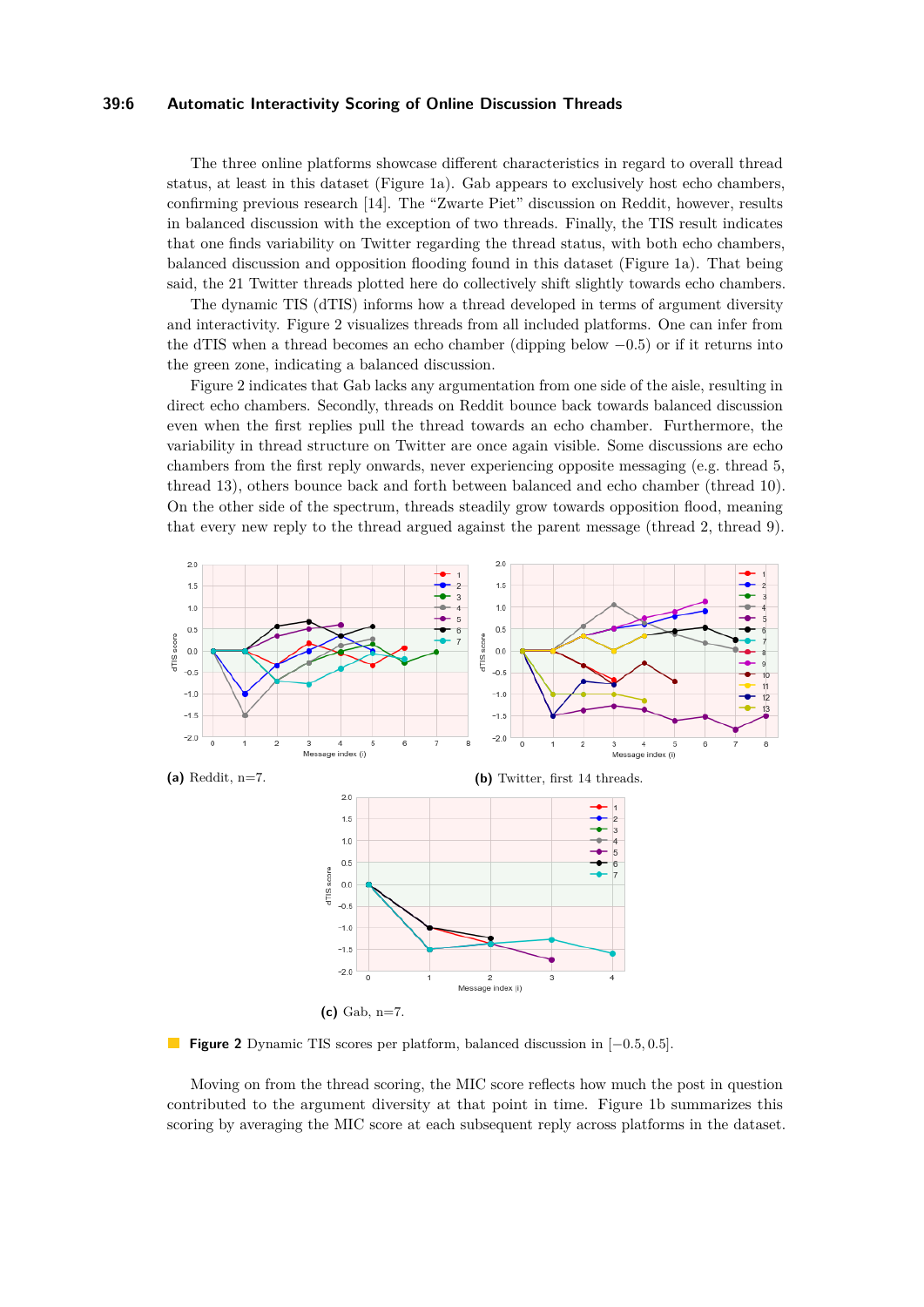In the case of Gab, where maximum thread size is four, it is clear that, due to the absence of diversity in arguments, replies quickly diminish in terms of contribution. Due to the linear MIC decline in the scraped threads, no reply posts can be deemed beneficial contributions in terms of argument diversity.

However, this cannot be said for the threads scraped from Twitter and Reddit (Figure [1b\)](#page-5-0). The decline in message contribution is less steep compared to Gab. Furthermore, on Reddit, 14 replies were deemed interactive, meaning that the MIC was larger than the previous message. In the case of Twitter, 30 replies were found to be interactive, accounting for about a quarter of included comments.

In the case of the "Zwarte Piet" dataset used for this calculation, one could infer that the most diverse debate in terms of argumentation is found on Reddit, due to the fact that a larger share of comments are deemed interactive, combined with the absence of a field dominated by echo chambers. However, this dataset is limited both in scope and size. While these indicators can be used to explore online discussions, in this instance it is a mere illustration of the calculation and variables.

## **5 Discussion & conclusion**

This short paper presented a calculation procedure for two metrics for estimating echo chamber effects in online discussion threads. The case study, focusing on the "Zwarte Piet" discussion in the Netherlands, illustrated how the debate exists on different online platforms. Threads belonging to the right-wing network Gab exclusively fall into the echo chamber category, in line with the literature [\[14,](#page-9-6) [23\]](#page-9-7). In this specific dataset, the discussion around the "Zwarte Piet" figure on subreddit r/thenetherlands falls mostly within the balanced category. Previous research put forward varied results in terms of echo chambers on Reddit depending on the subreddit in question [\[15\]](#page-9-8). Concerning the valuation of replies, the Reddit threads hold a larger share of interactive comments compared to Twitter. Furthermore, the discussion on Twitter experiences wide variability with a slight collective shift towards echo chambers. This divergence in thread status is reflected in previous research on the social media platform, as studies report a variety in results regarding bias and homophily on Twitter feeds [\[3,](#page-8-10) [21,](#page-9-1) [19\]](#page-9-9). Political studies as well as studies focussing on climate change tend to point towards echo effects on Twitter [\[8,](#page-8-11) [22\]](#page-9-10).

Posts deemed interactive by MIC calculation can be valuable for stakeholders. Journalists and moderators aim to have engaging forum discussions on their platform with a large number of participants. Academics might look at interactive posts to map out discussions, understand echo chambers and what effects they have on deliberative debate.

While the discussed indicators do confirm previous research, the approach is not without its limitations. First, for the approach to provide valid and qualitatively sound scoring, an annotated dataset is needed. This data ought to be labelled for the specific argument or debate stance put forward in the message. Without substantiated labelling, the scoring loses value and interpretability. However, as illustrated by the case study, when threads are well-annotated, the scoring yields understandable results.

The TIS and MIC scoring informs about the status of a thread and contribution of a message in the discussion in terms of argument diversity and interaction across argumentative camps. However, what it lacks is any indication on the quality of the interaction taking place. Understandably, a wide variety exists in terms of constructive communication among posters on internet platforms and social media. This approach operates at the coarse pro/con and basic argumentative levels, ignoring further depth of the communicative discourse.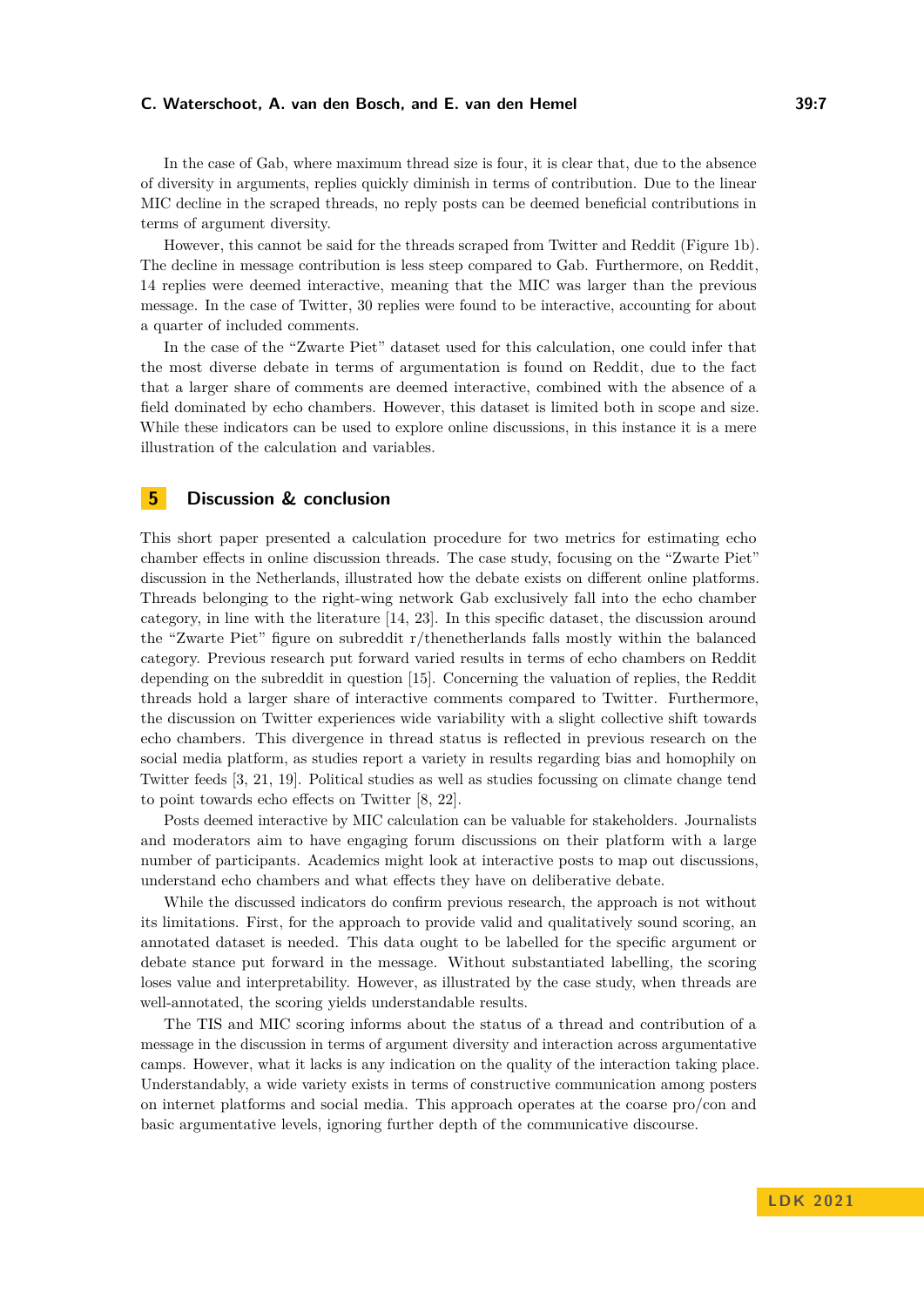### **39:8 Automatic Interactivity Scoring of Online Discussion Threads**

Further research is needed to address these limitations. The current study is small in scope and size. A larger case is needed to rigidly map out echo chambers on online platforms with the goal of being independent of topic, platform or language. Different weights for parent argument repetition ought to be included as well in order to pinpoint the effect. Additionally, the concept of interaction in online discussion needs to be unpacked in further detail by developing estimators for qualitative features of interaction. By introducing gradation in terms of discursive quality in the process of valuating reply contribution, the depth of such interaction can be included. Studies to come will pinpoint just that aspect of online threads in order to fill this gap. Moreover, future work will focus on the automatic labelling of online posts in regard to presented argumentation. While in this proof-of-concept study this was done manually, the automatic annotation of pro- and con-statements allows for a computational pipeline for echo chamber detection from the ground up. Upcoming research will address just that, using the "Zwarte Piet" case as well as other discussion cases to include broader topics that do not showcase such strong binary distinction between pro- and con-groups.

The concrete necessity to better outline and understand online discourse and echo chambers becomes more urgent as social media and other online platforms acquire dominance in societal conversation. As this trend progresses, so does the need for research to follow that path and develop automated methods that help detecting adverse and toxic discourse and communication. The presented calculation aims to contribute to this challenge by expanding the computational possibilities for forum and discussion moderation.

#### **References**

- <span id="page-8-3"></span>**1** Alan I. Abramowitz and Kyle L. Saunders. Is polarization a myth? *Journal of Politics*, 70(2):542–555, 2008. [doi:10.1017/S0022381608080493](https://doi.org/10.1017/S0022381608080493).
- <span id="page-8-6"></span>**2** Markus Balkenhol. Zwarte Piet, racisme en emoties. *Waardenwerk*, 62/63:36–46, 2015.
- <span id="page-8-10"></span>**3** Axel Bruns. Echo Chamber? What Echo Chamber? Reviewing the Evidence. *Future of Journalism 2017*, pages 1–11, 2017. URL: [http://snurb.info/files/2017/EchoChamber.pdf](http://snurb.info/files/2017/Echo Chamber.pdf).
- <span id="page-8-5"></span>**4** Elanor Colleoni, Alessandro Rozza, and Adam Arvidsson. Echo Chamber or Public Sphere? Predicting Political Orientation and Measuring Political Homophily in Twitter Using Big Data. *Journal of Communication*, 64(2):317–332, 2014. [doi:10.1111/jcom.12084](https://doi.org/10.1111/jcom.12084).
- <span id="page-8-2"></span>**5** Siying DU and Steve Gregory. The Echo Chamber Effect in Twitter: does community polarization increase? *Studies in Computational Intelligence*, 693:V–VII, 2017.
- <span id="page-8-4"></span>**6** Elizabeth Dubois and Grant Blank. The echo chamber is overstated: the moderating effect of political interest and diverse media. *Information Communication and Society*, 21(5):729–745, 2018. [doi:10.1080/1369118X.2018.1428656](https://doi.org/10.1080/1369118X.2018.1428656).
- <span id="page-8-0"></span>**7** Seth Flaxman, Sharad Goel, and Justin M. Rao. Filter bubbles, echo chambers, and online news consumption. *Public Opinion Quarterly*, 80(Special Issue 1):298–320, 2016.
- <span id="page-8-11"></span>**8** Kiran Garimella, Gianmarco De Francisci Morales, Aristides Gionis, and Michael Mathioudakis. Political discourse on social media: Echo chambers, gatekeepers, and the price of bipartisanship. *WWW '18: Proceedings of the 2018 World Wide Web Conference*, pages 913––922, 2018.
- <span id="page-8-8"></span>**9** John Helsloot. Zwarte Piet and Cultural Aphasia in the Netherlands. *Quotidian: journal for the study of everyday life*, 3:1–20, 2012.
- <span id="page-8-7"></span>**10** John Helsloot. *Contesting Ambiguity: The Black Peter Mask in Dutch Cultural Heritage*, volume 5 of *The Ritual Year*, pages 124–132. Vytautas Magnus University, 2013. Reporting year: 2013.
- <span id="page-8-1"></span>**11** Kathleen Jamieson and Joseph Capella. *Echo Chamber: Rush Limbaugh and the Conservative Media Establishment*. Oxford University Press, 2008.
- <span id="page-8-9"></span>**12** Dilek Küçük and C. A.N. Fazli. Stance detection: A survey. *ACM Computing Surveys*, 53(1), 2020. [doi:10.1145/3369026](https://doi.org/10.1145/3369026).